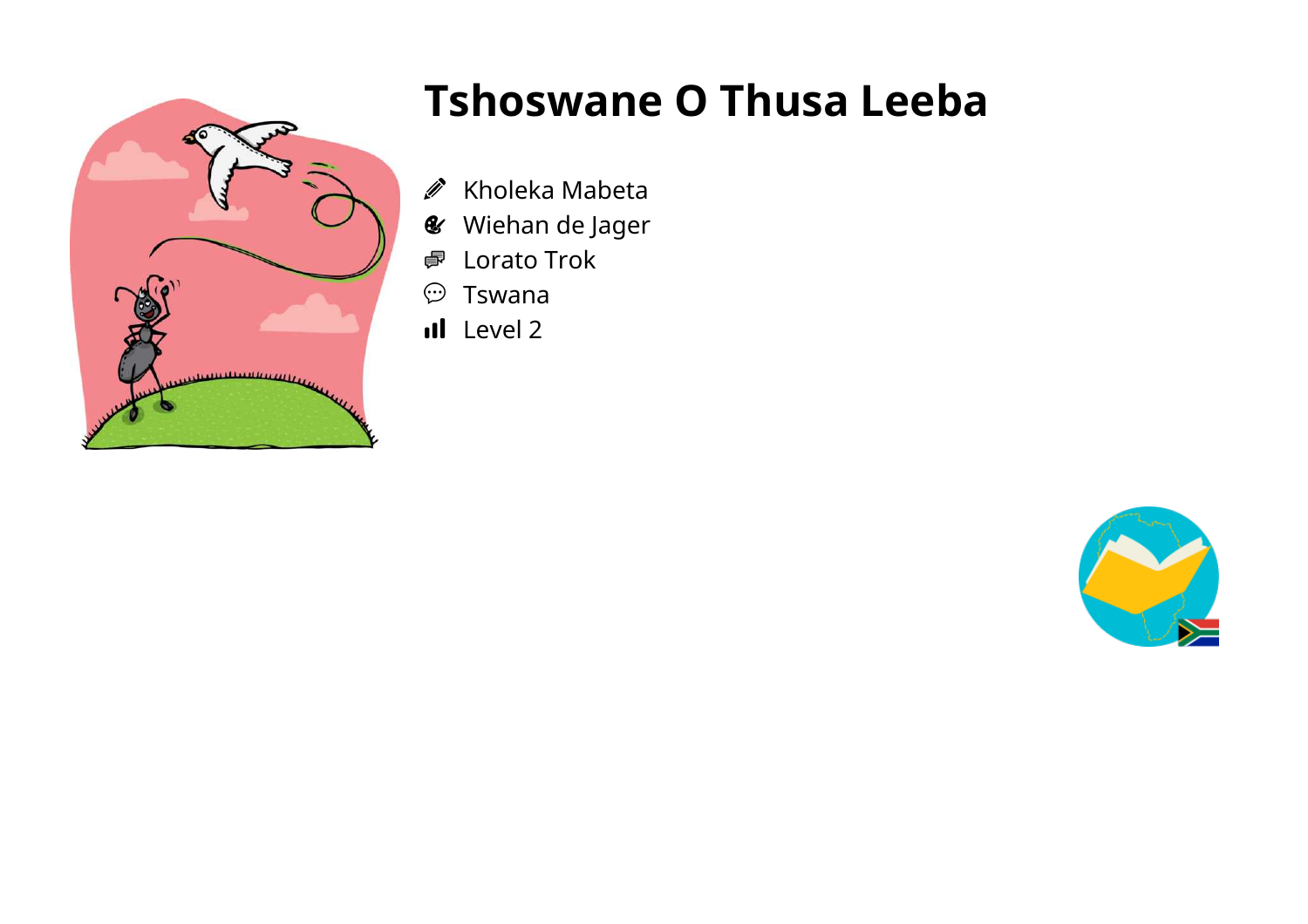

E ne e le letsatsi le le mogote mo sekgweng se se omeletseng.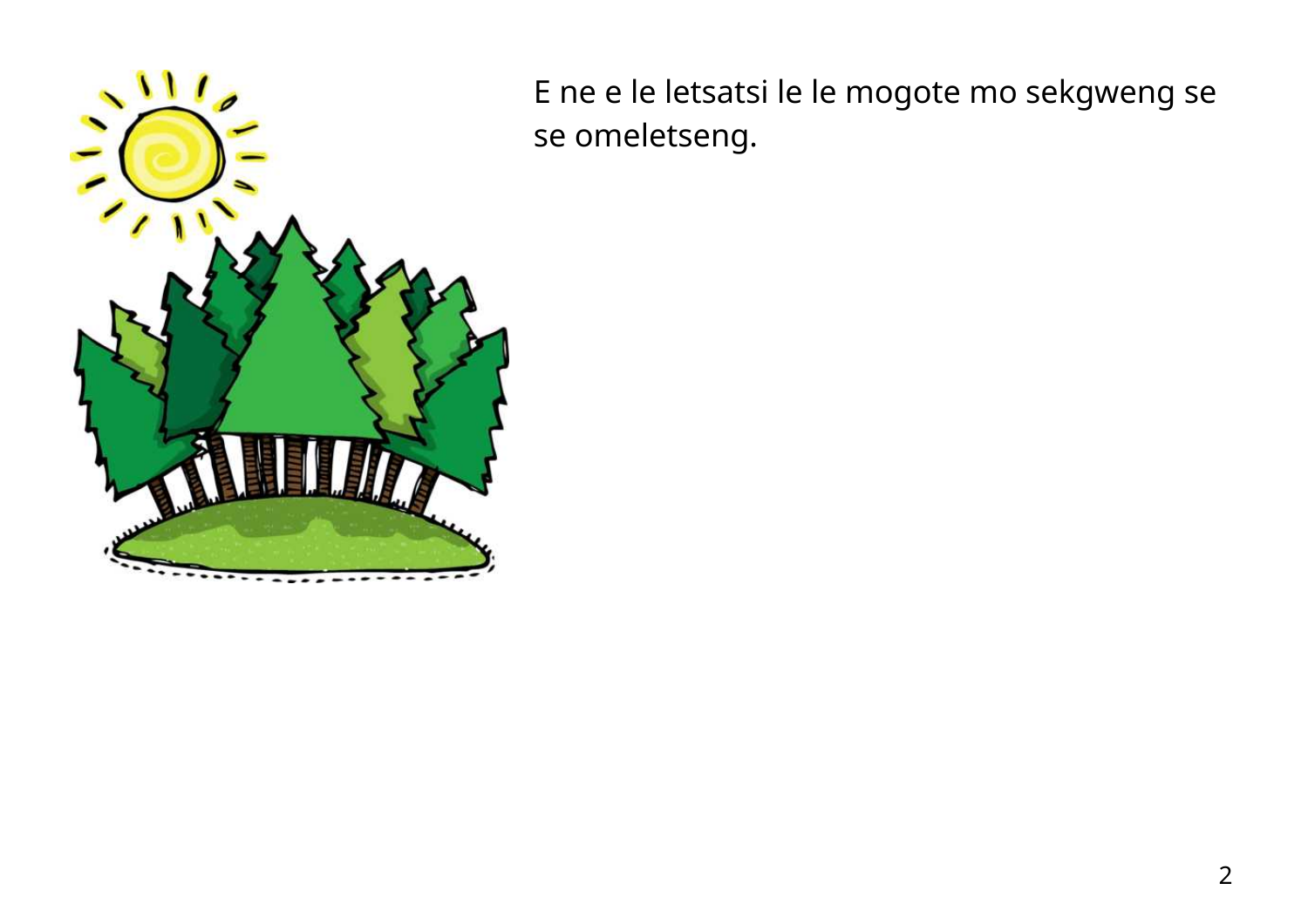

Tshoswane o ne a nyorilwe thata. O ne a na le malatsi a sa nwe metsi.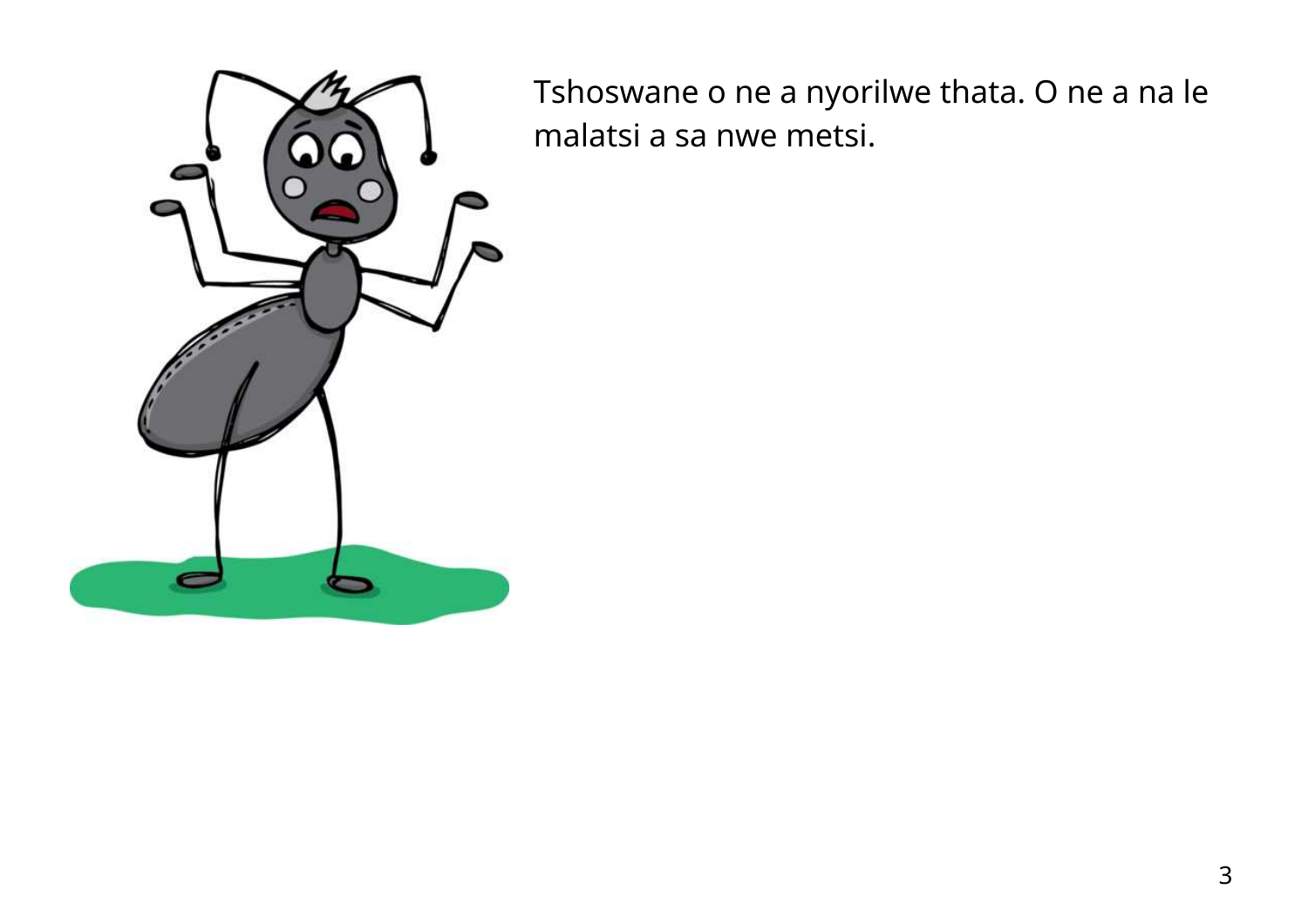

"Ke tlhoka thoti fela ya metsi, le fa e ka wa mo letlhareng."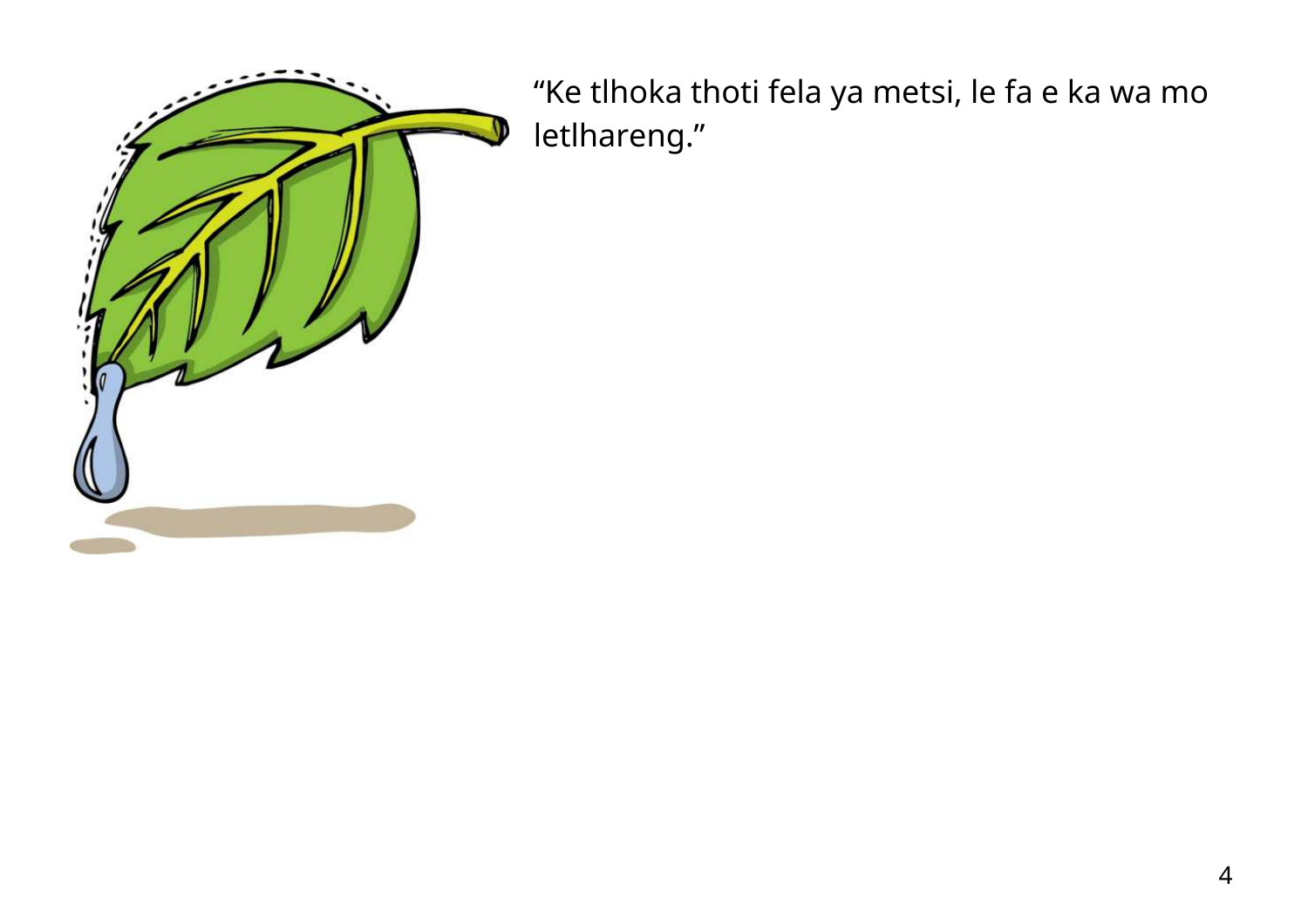

Le lona letlhatsana tota le ne le omeletse.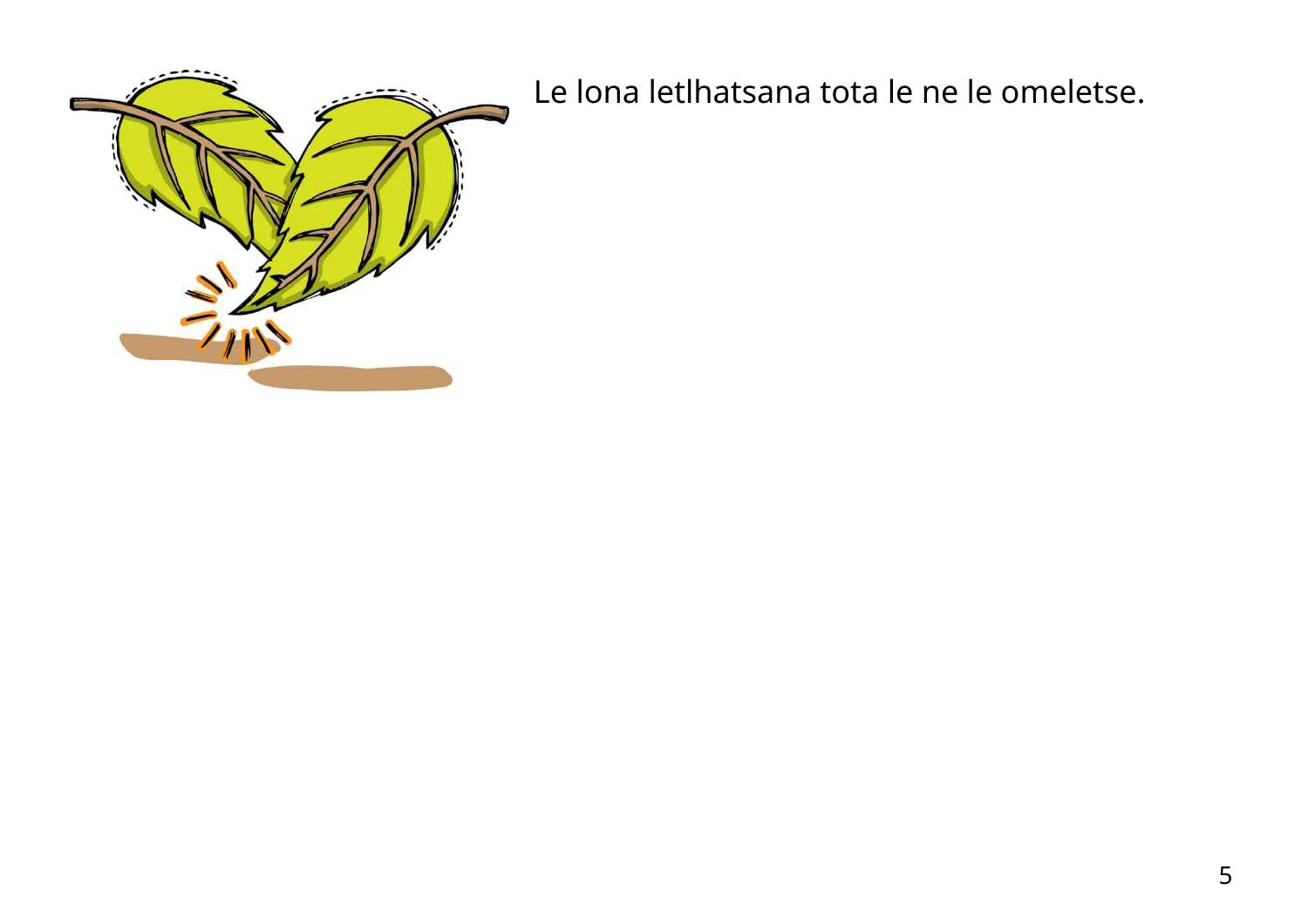

"Fa ke sa nwe metsi, ke tlile go swa, " Tshoswane a lela. "Ke tshwanetse go ya nokeng e ke e utlwaletseng."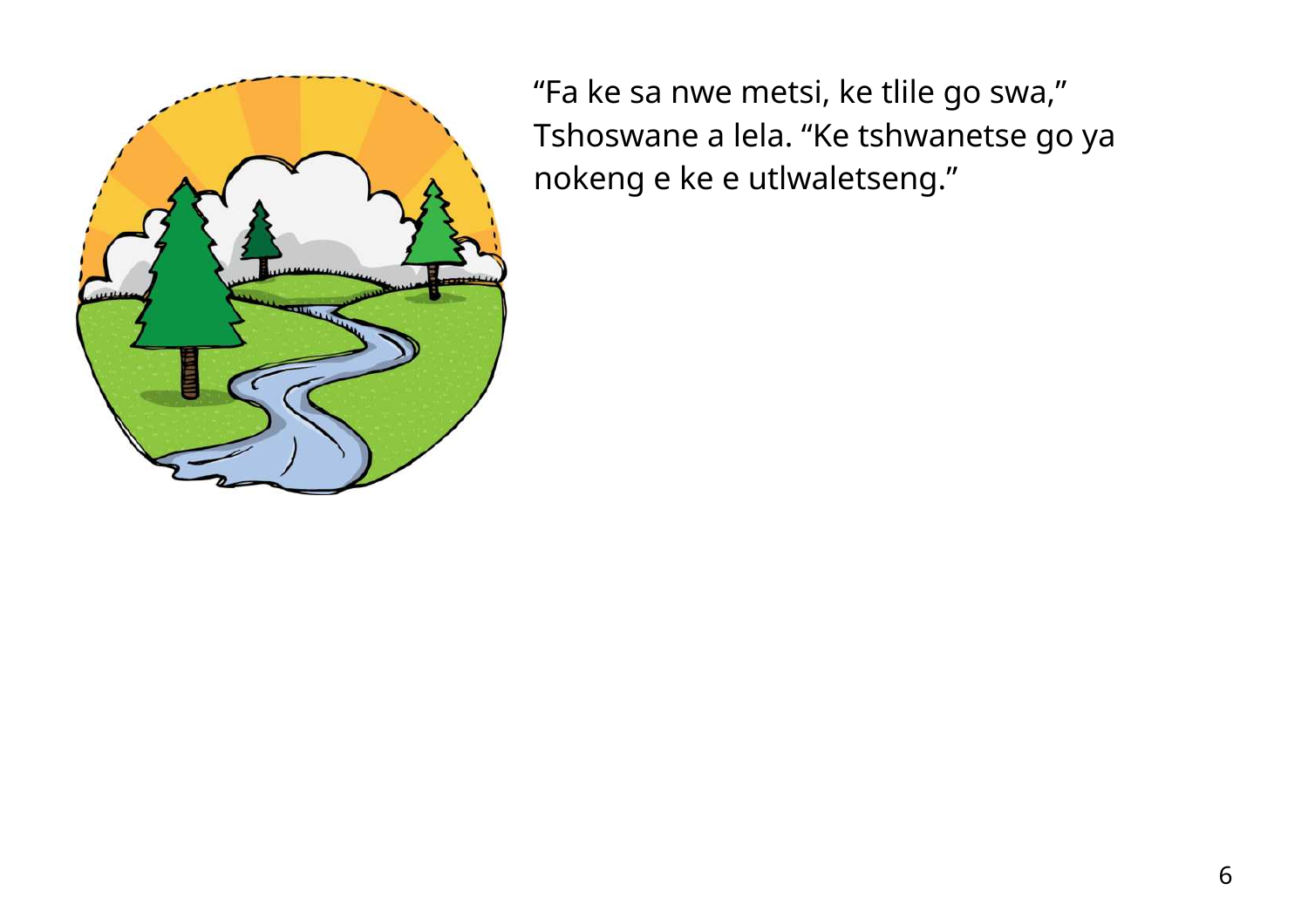

"Noka e tla tsamaya ka wena, " Mosha yo o botlhale a mo thiba.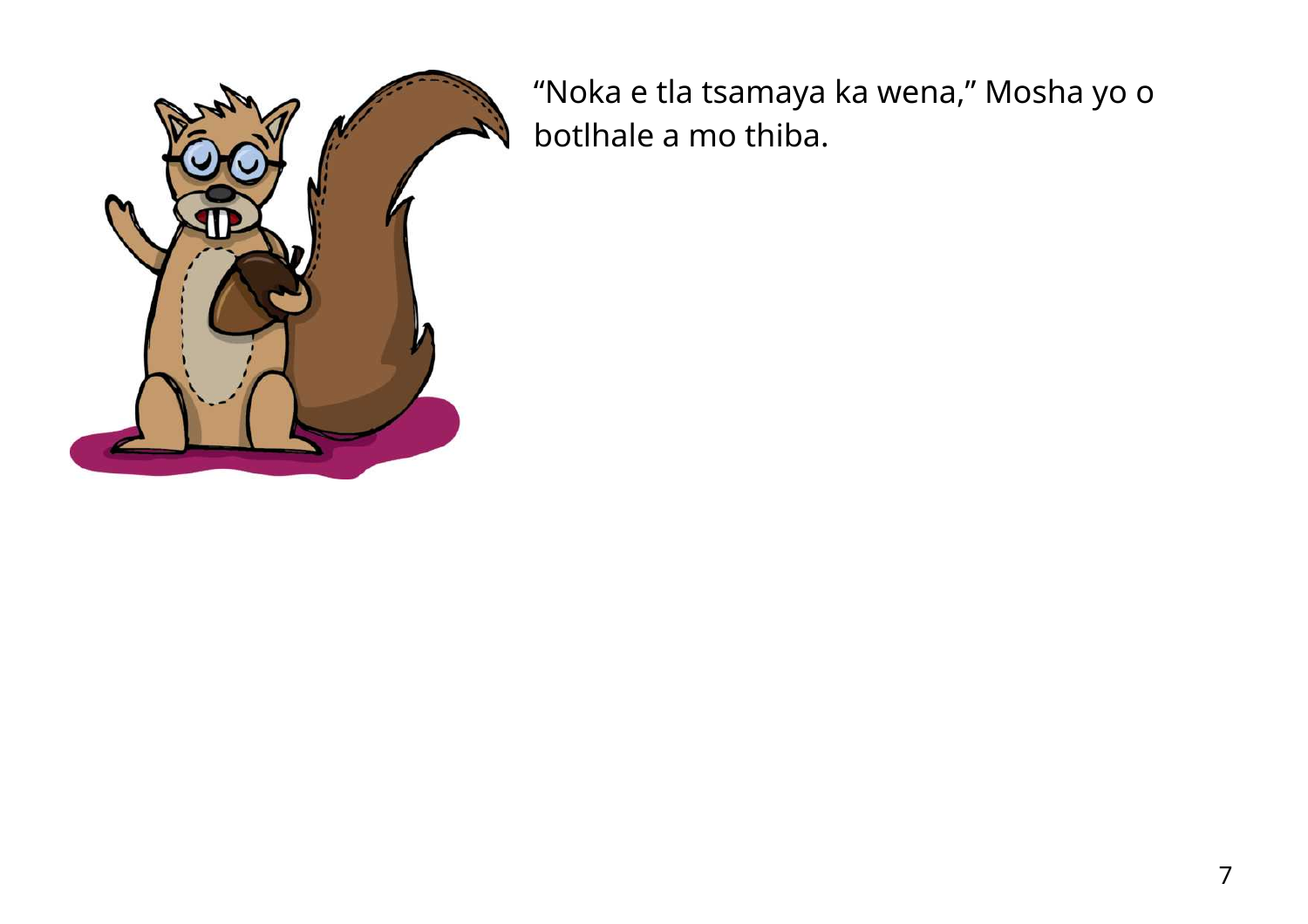

Fela Tshoswane o ne a nyorilwe thata. "Ke tlile go swa fa ke sa nwe metsi."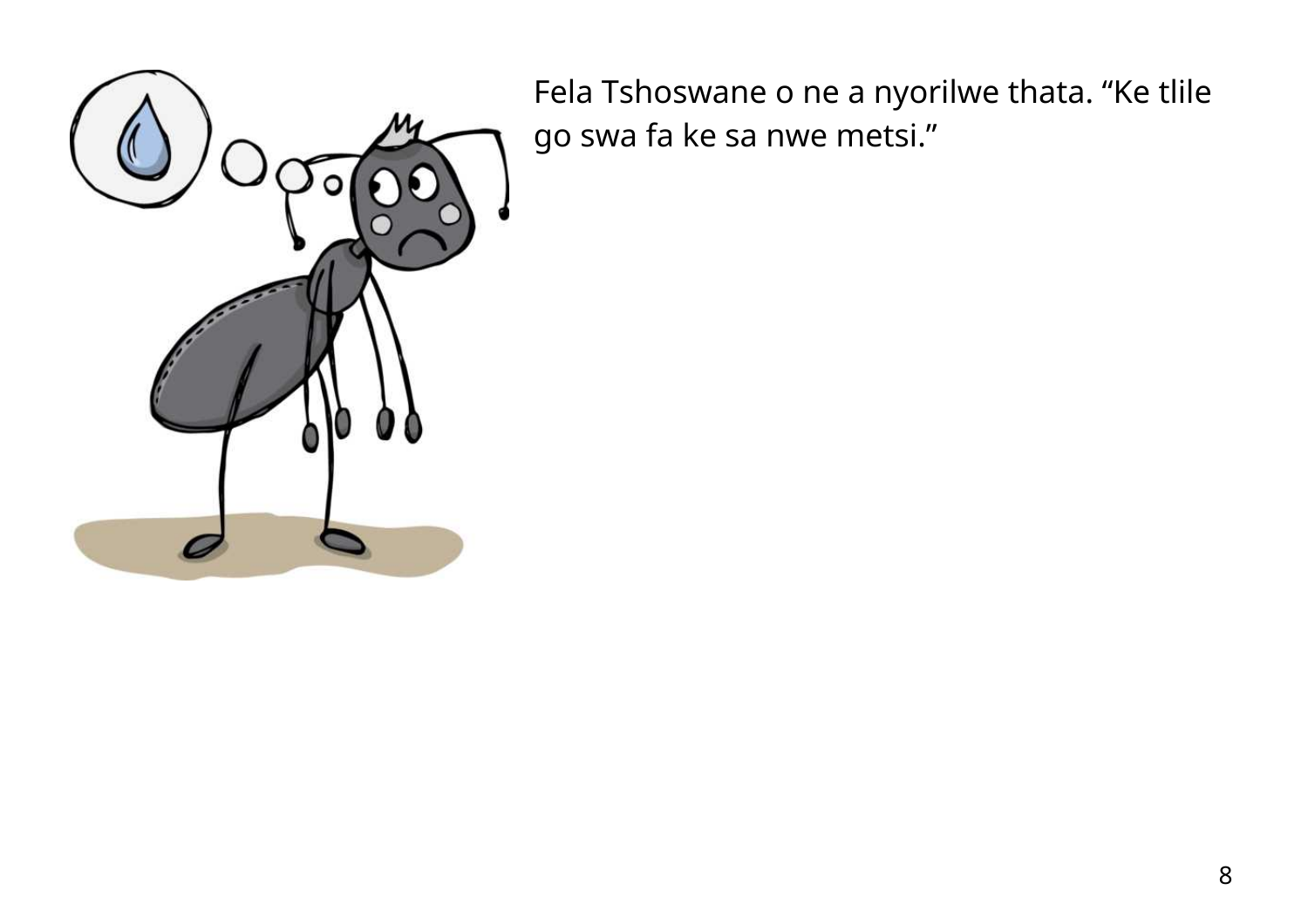

Tshoswane o ne a ya go batla noka.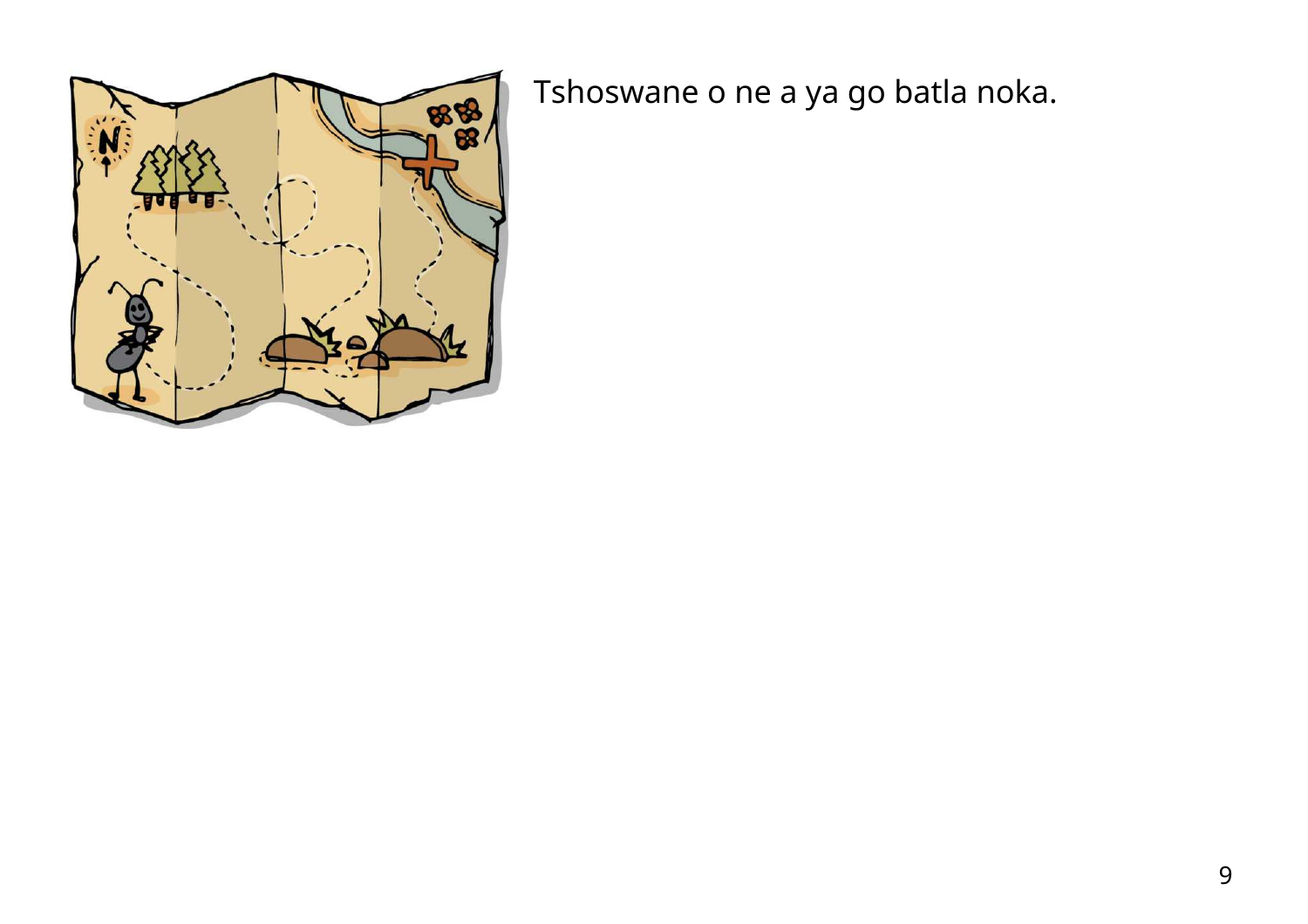

Go kgabaganya majang a a omileng le dikala tse di omeletsetseng.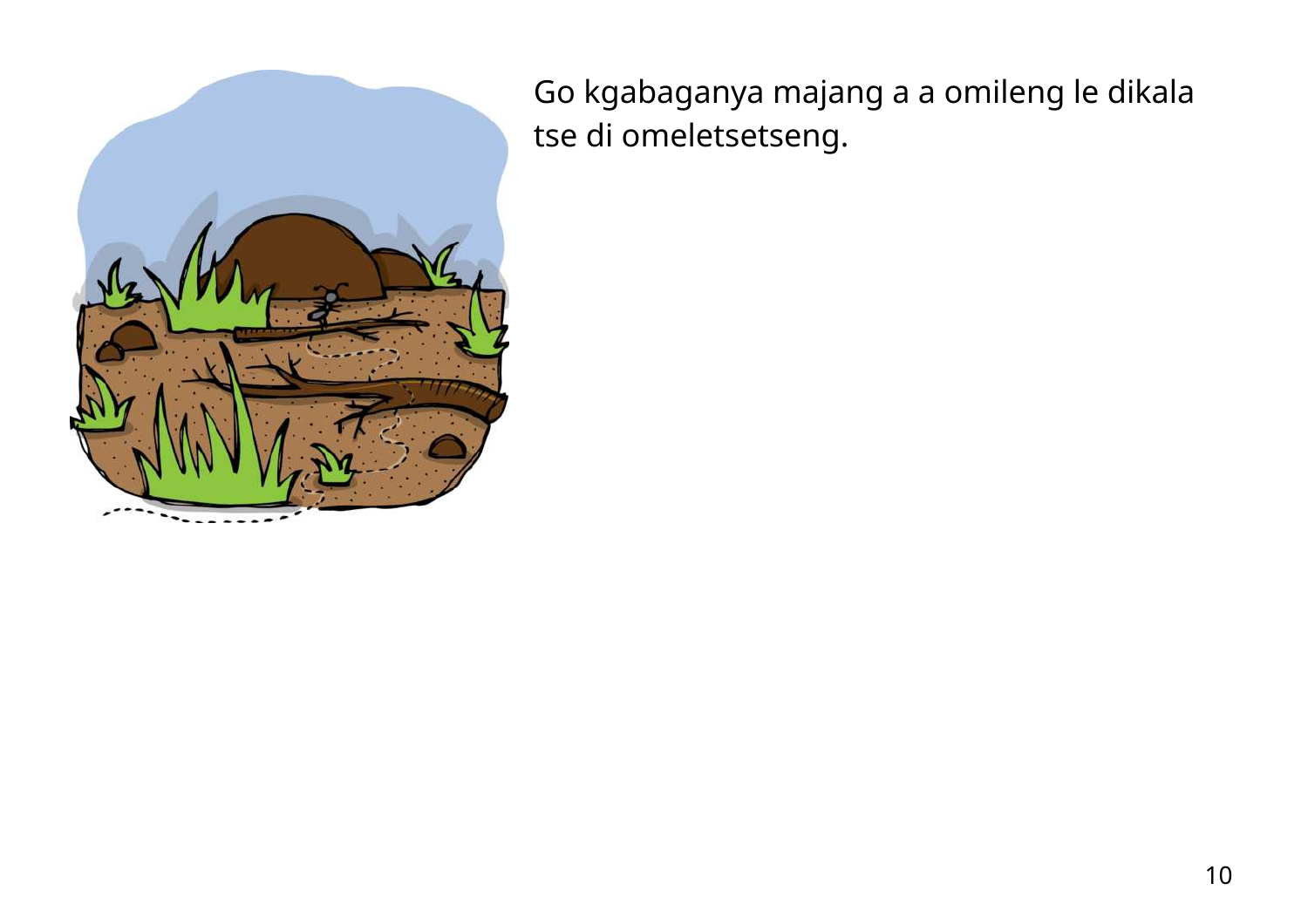

Go fitlhela a utlwa mosumo wa makhubu a metsi.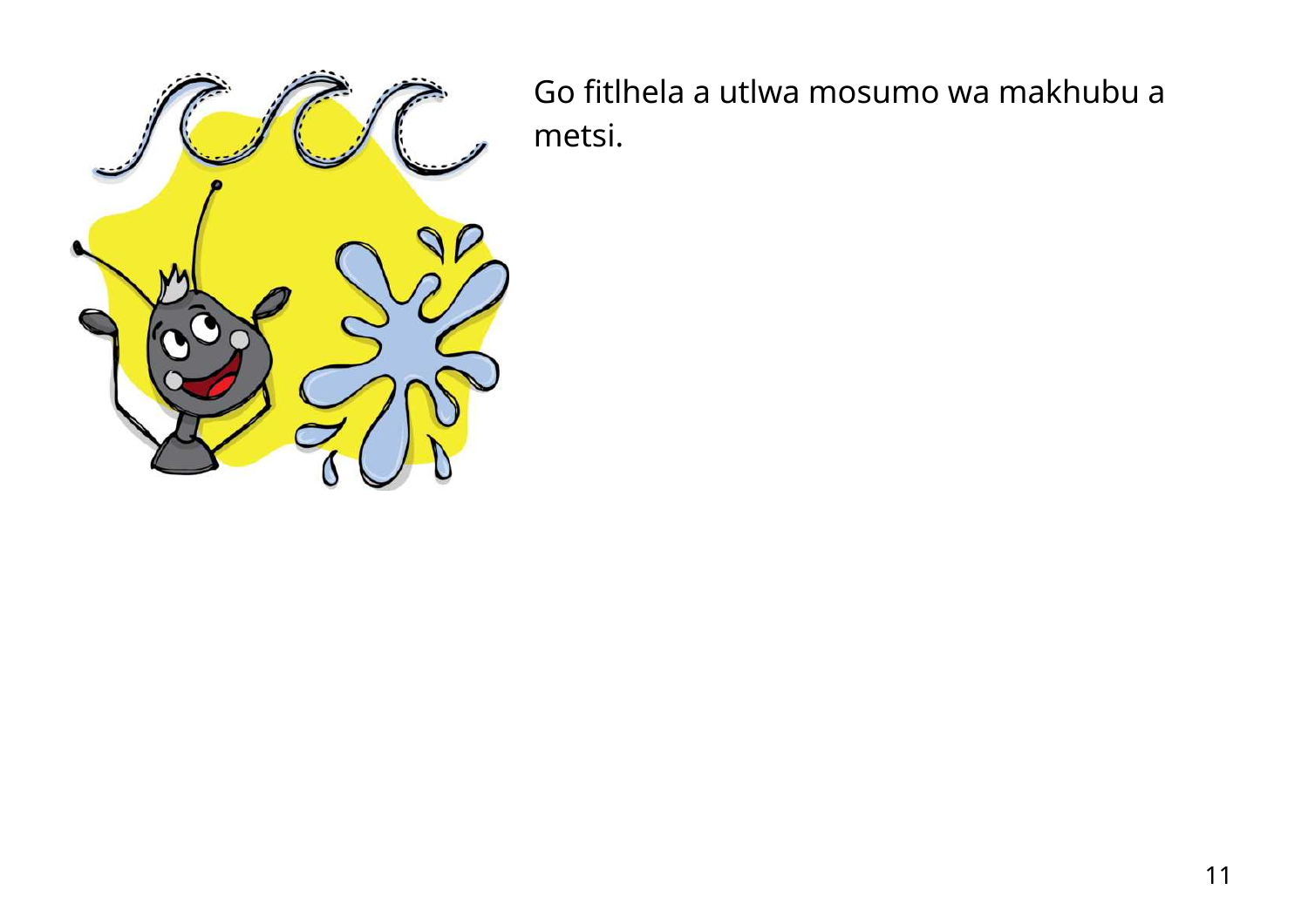

Tshoswane o ne a nwa metsi a a monate a a tsiditsana.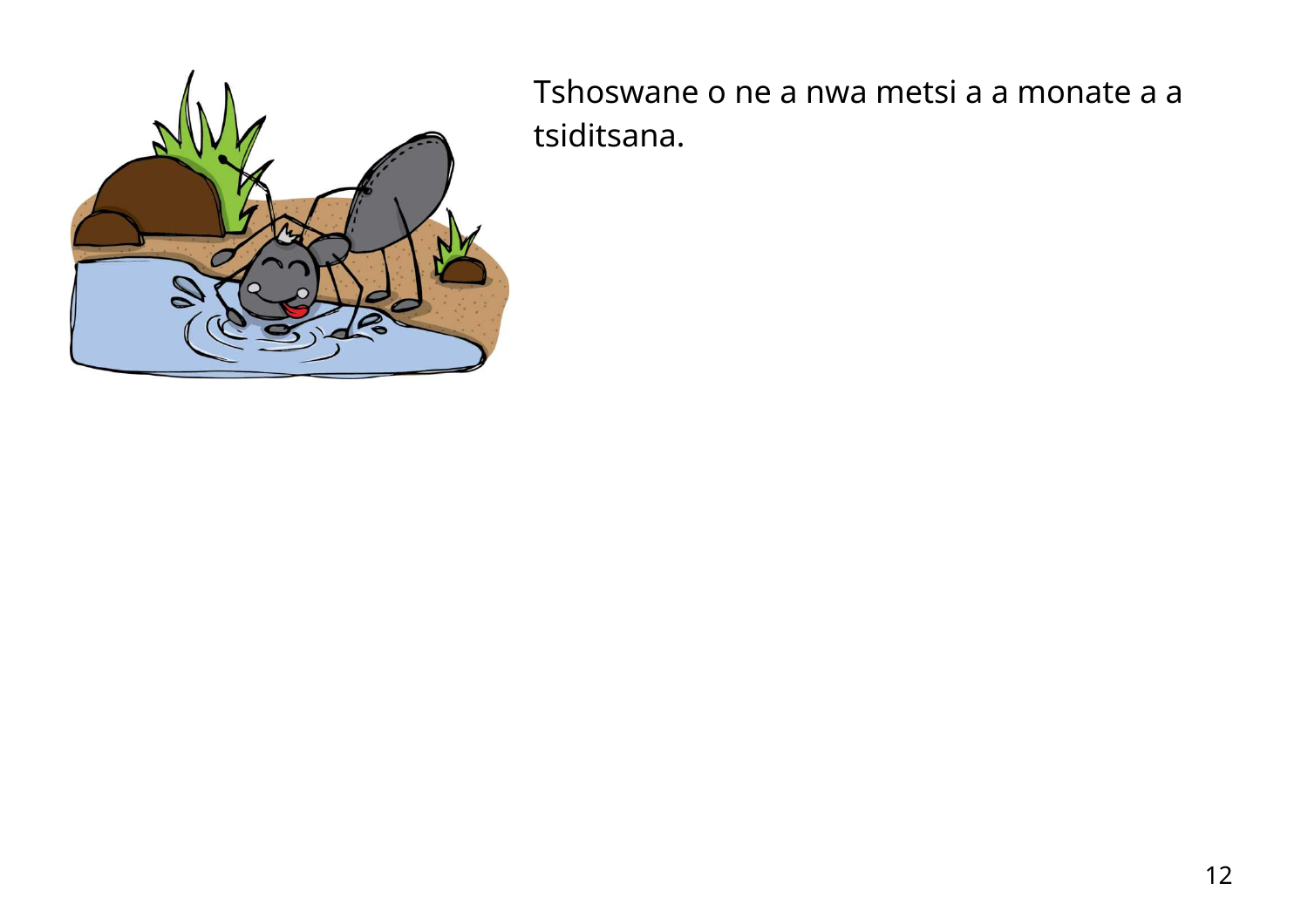

O ne a itumetse thata mme a se bone lekhubu le legolo la metsi le atamela.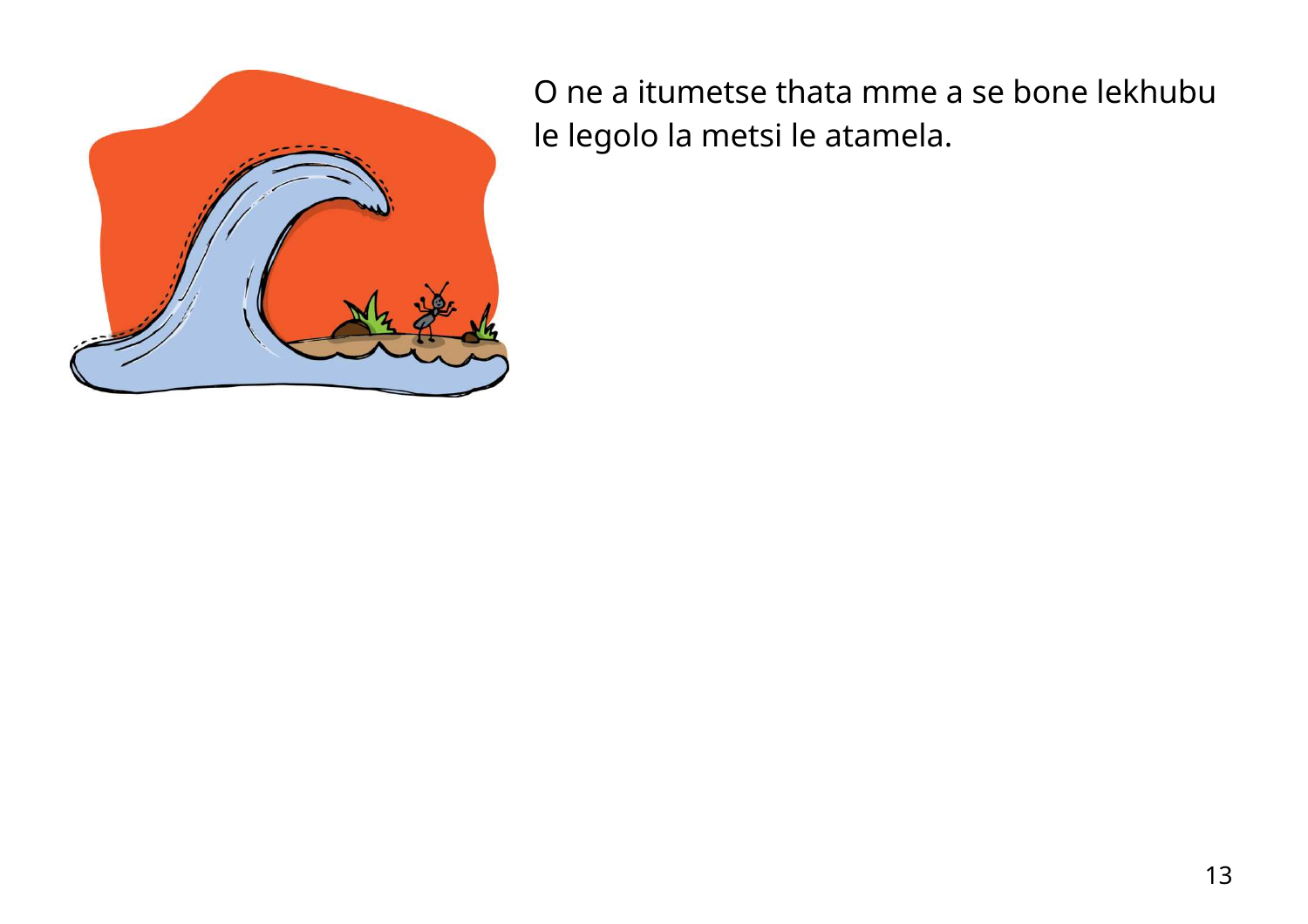

Tshoswane o ne a leka go itshwarelela ka bojang. Go le jalo metsi a feta ka ena.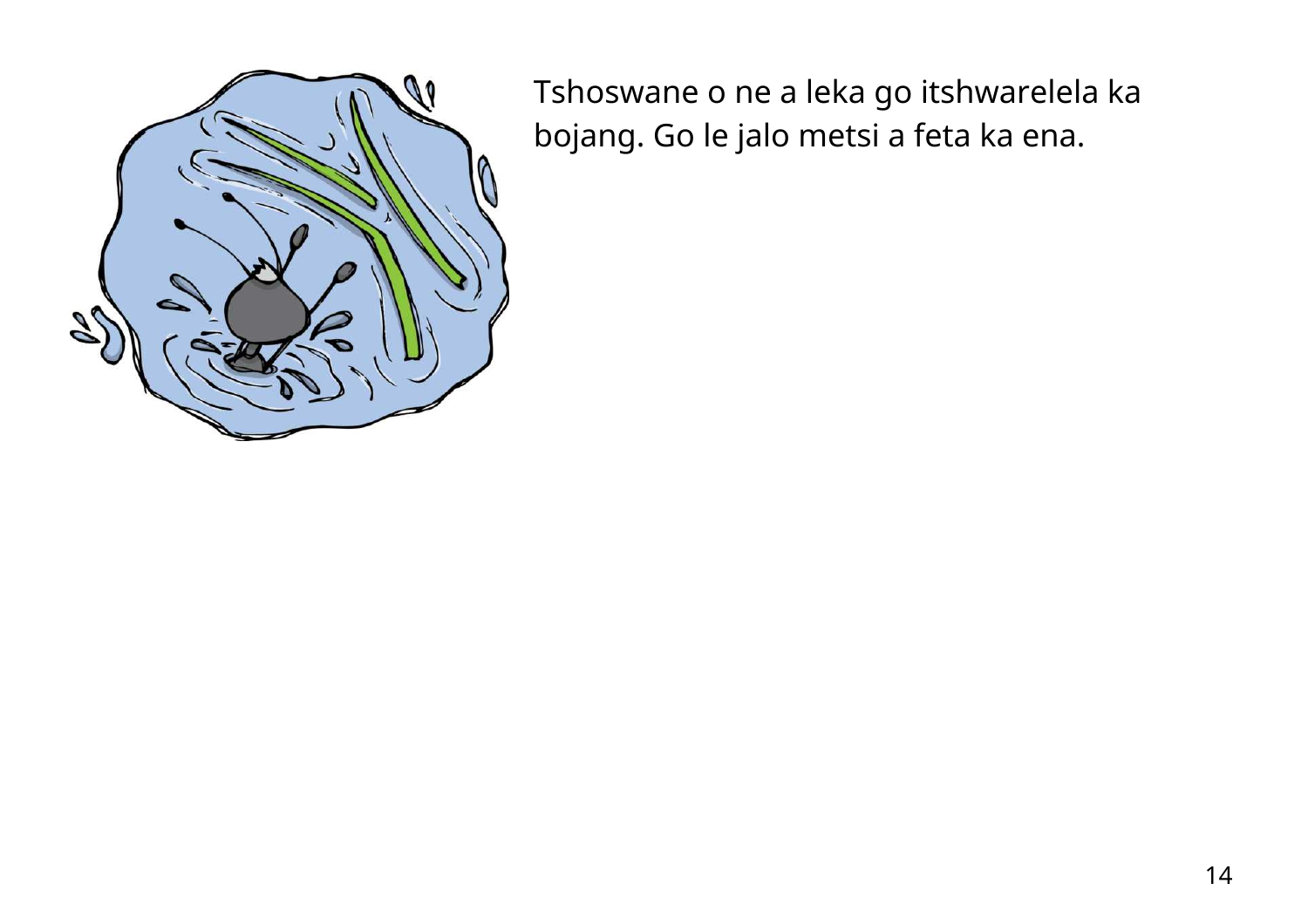

"Thusang! Thusang!"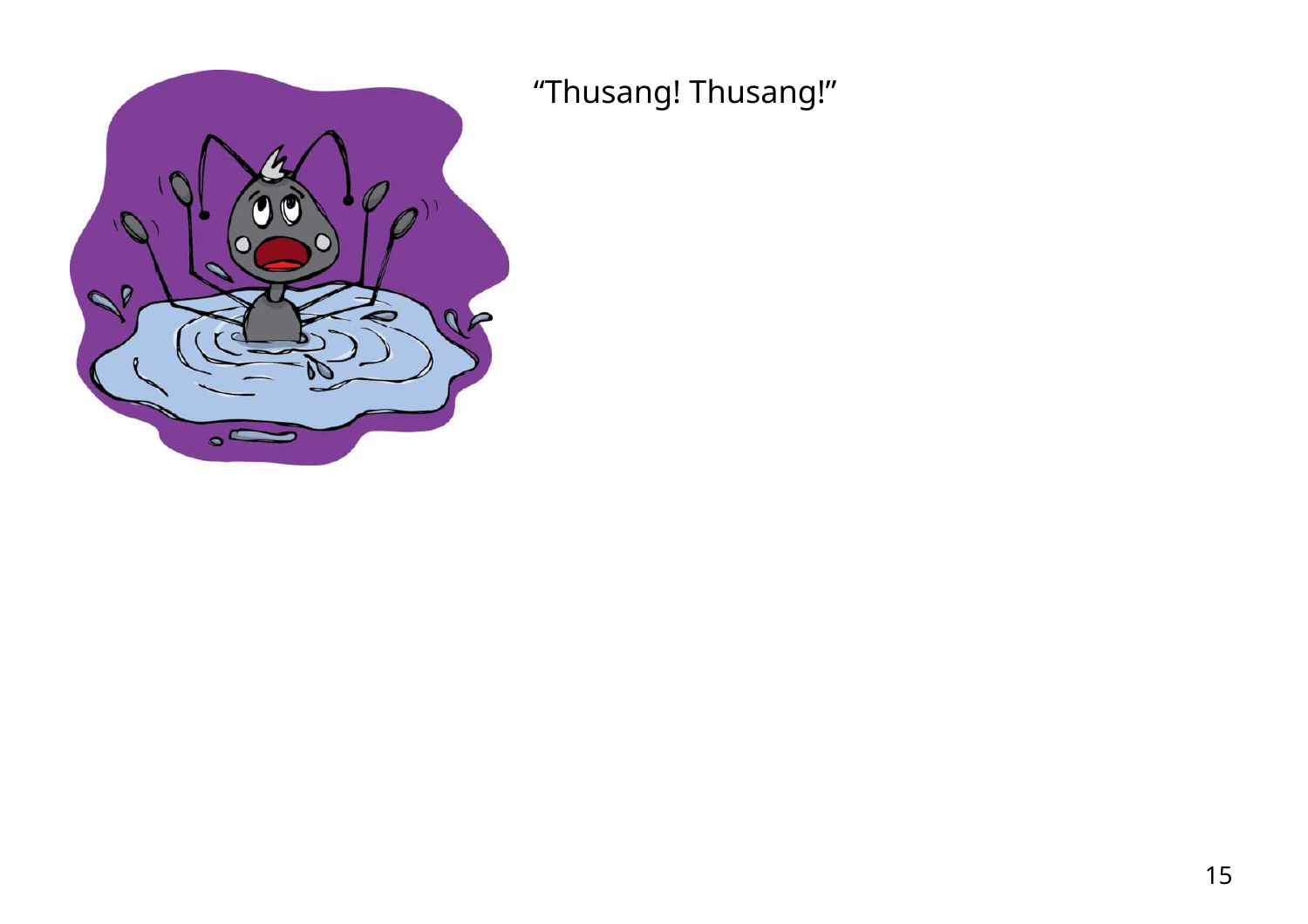

"Ka bonako, palama, " ga bua Leeba le lesweu, a tshwere kala mo molomomg wa gagwe.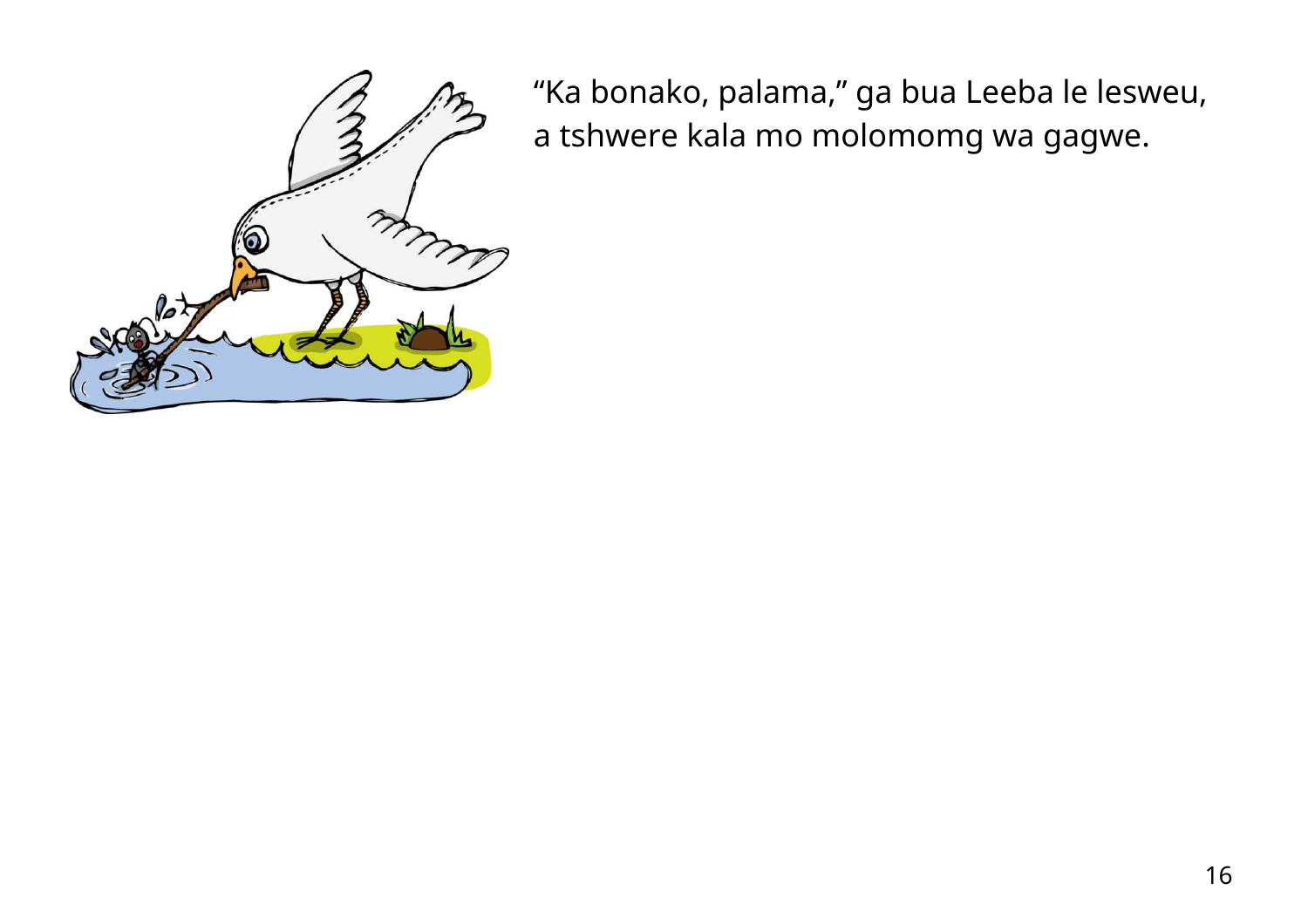

"Ga ke na go tsamaya ke ise ke leboge Leeba. Ke tla leta go fitlhela a tla go nwa metsi."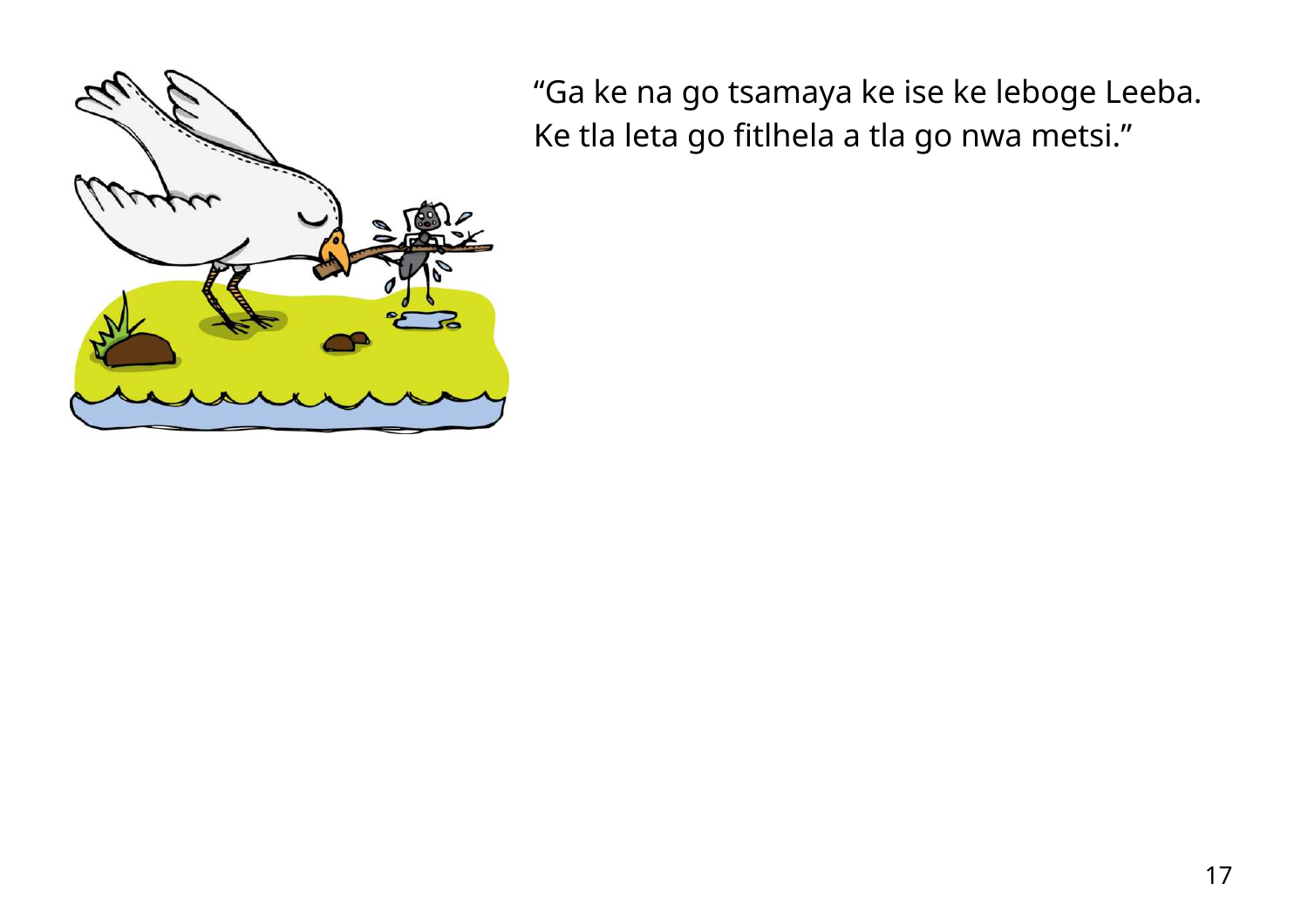

Ka letsatsi lengwe fa a letile, basimane ba babedi ba ne ba tla kwa nokeng ba tshwere diragamaje.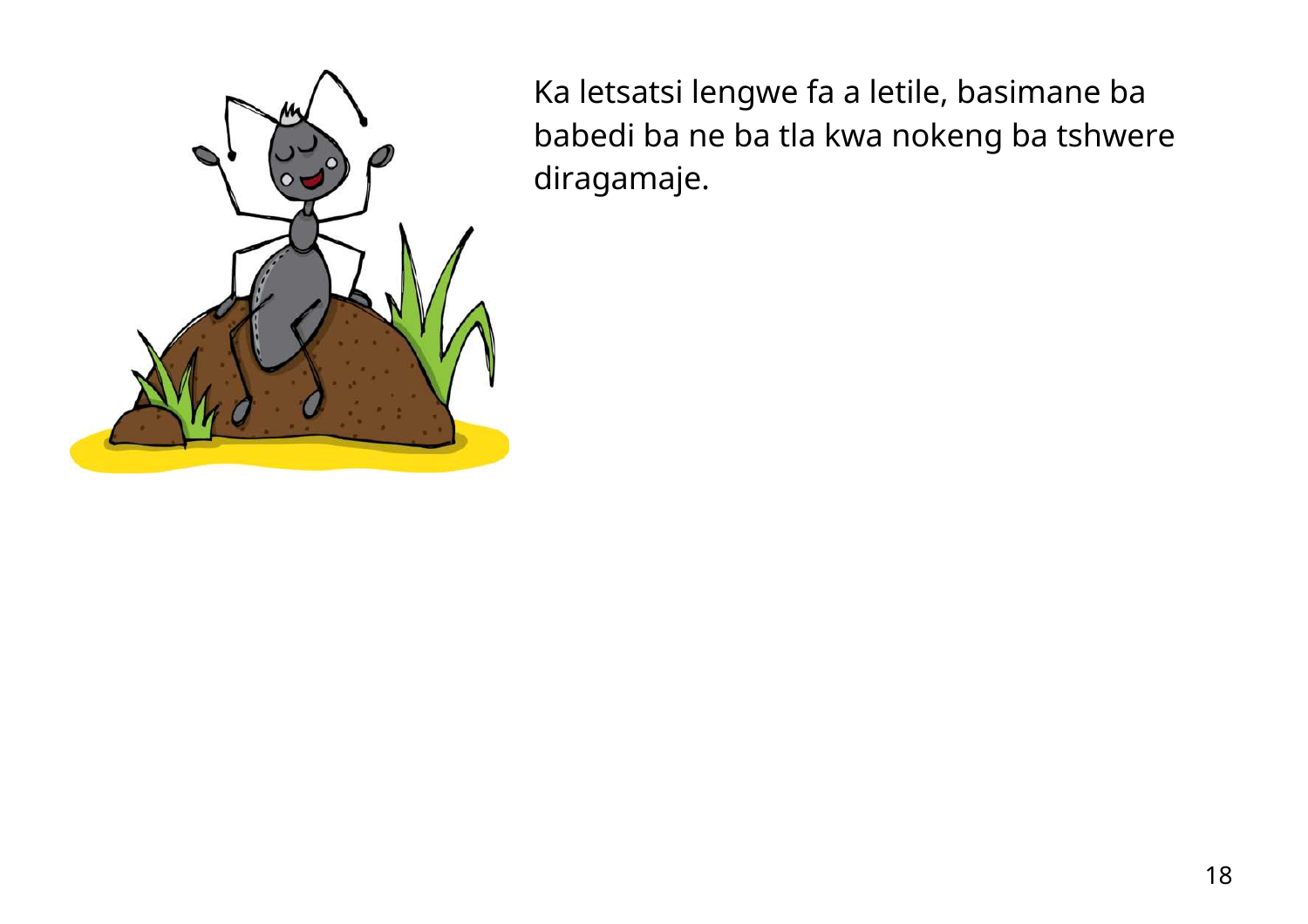

"Go na le leeba le le tlang fano ka metlha go tla go nwa metsi, " ga bua mongwe wa basimane. "Re tla le dira nama ya rona ya go lalela gompieno."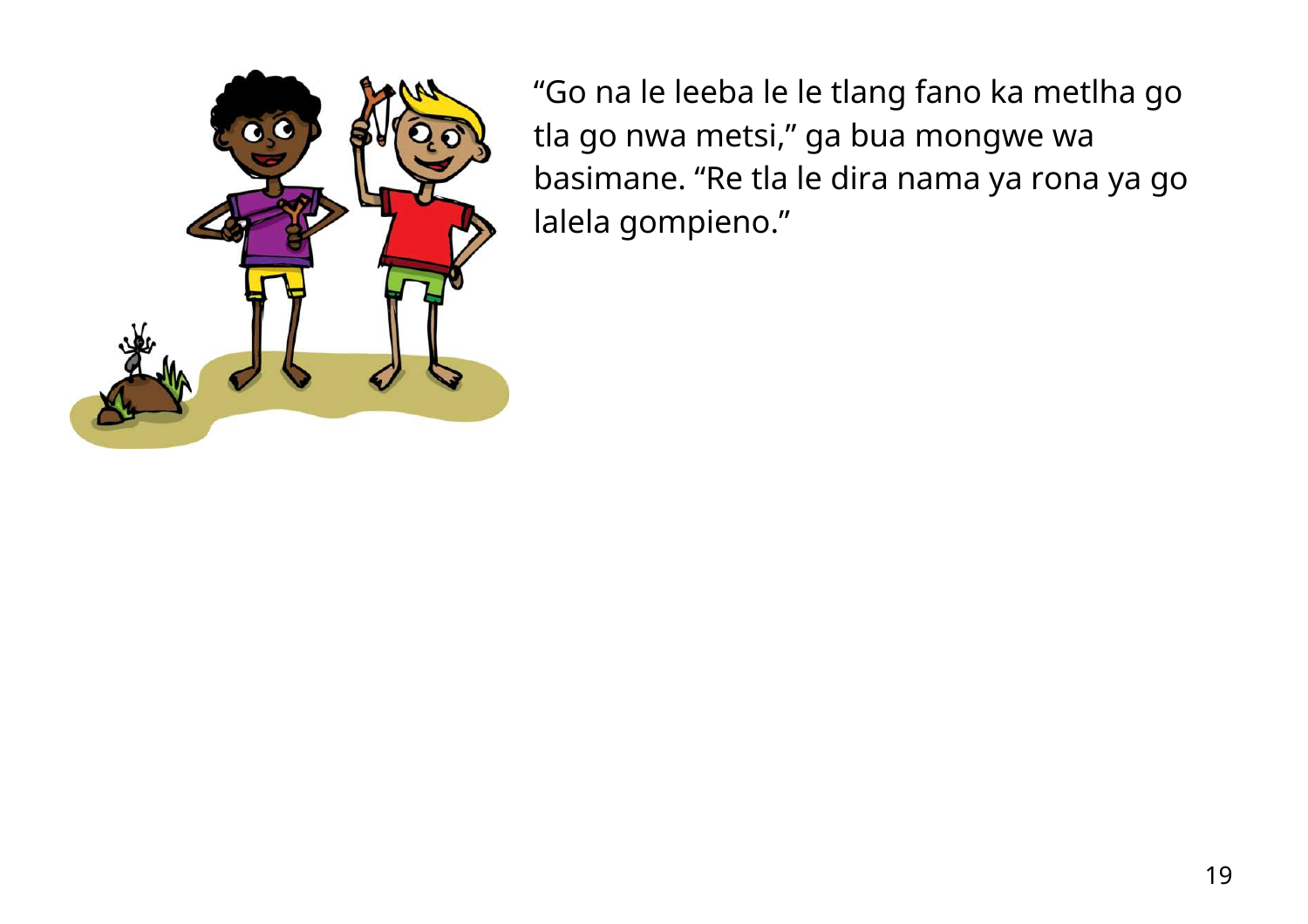

"Ga ke na go letla basimane ba go bolaya Leeba le lesweu. Fela ke monnye, nka dira eng?"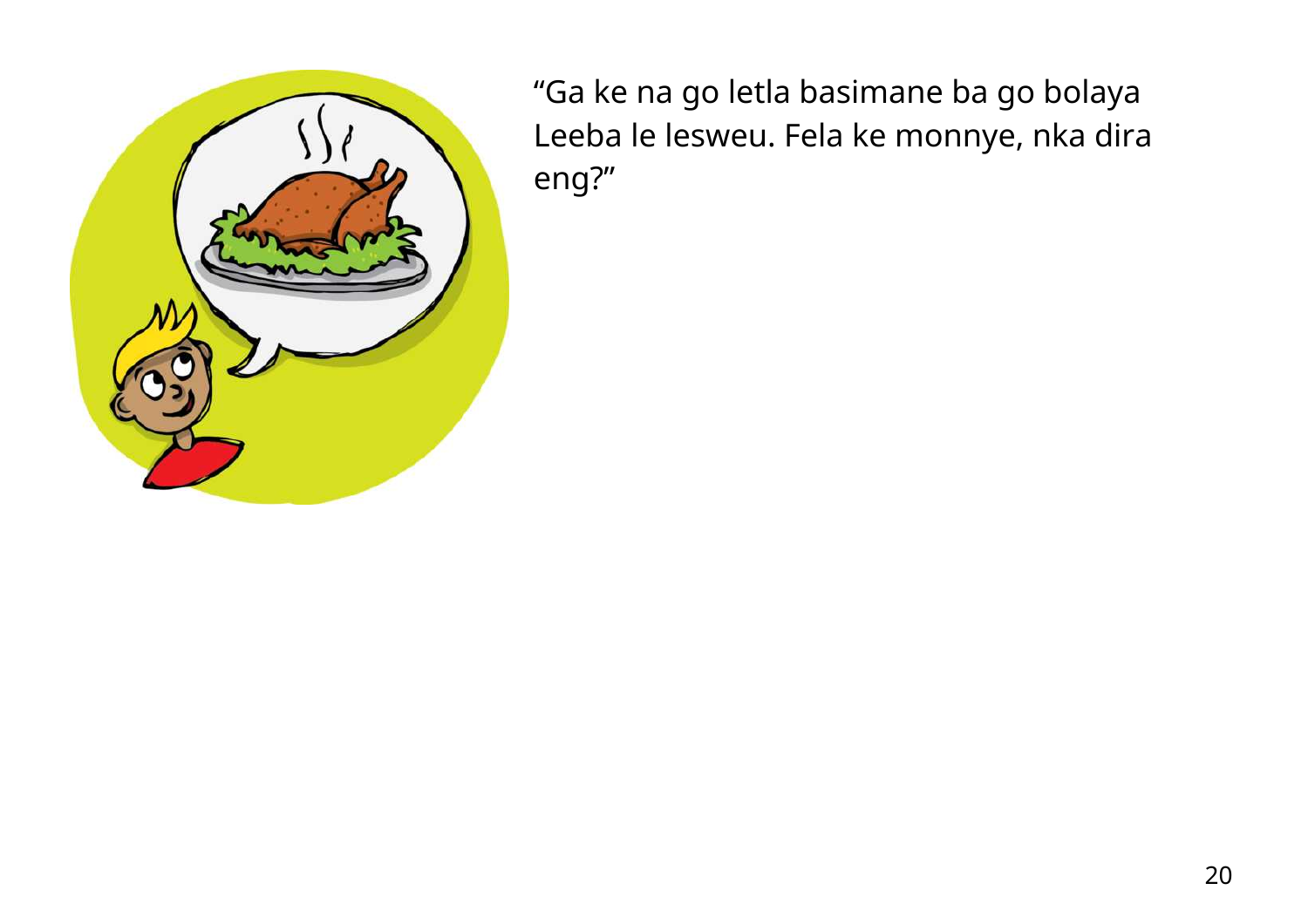

Ka yone nako eo Leeba le lesweu la fologa setlhare go ya go nwa metsi.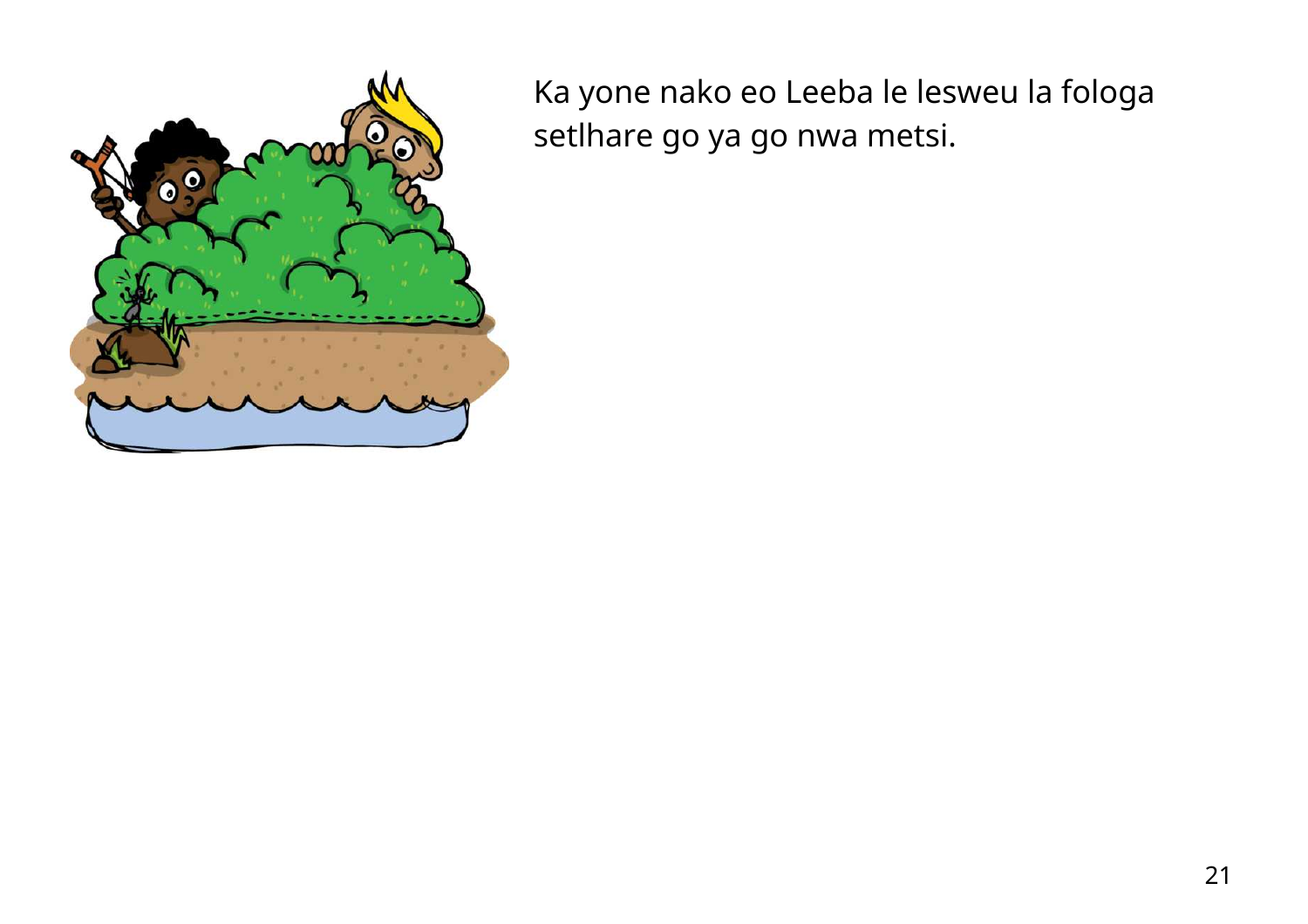

Tshoswane o ne a tlelwa ke kakanyo.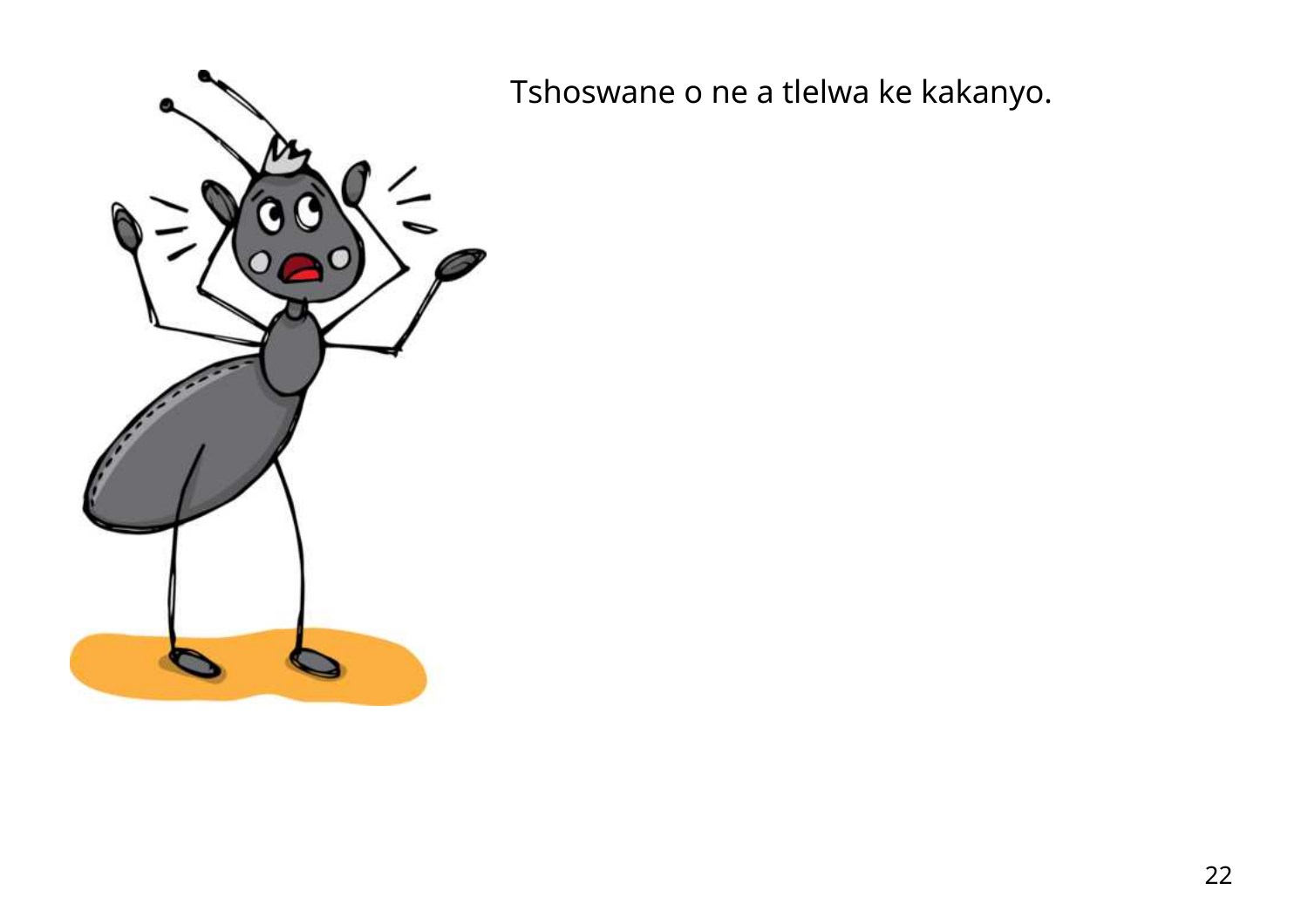

O ne a tlolela mo godimo ga leoto la mongwe wa basimane mme a mo loma botlhoko.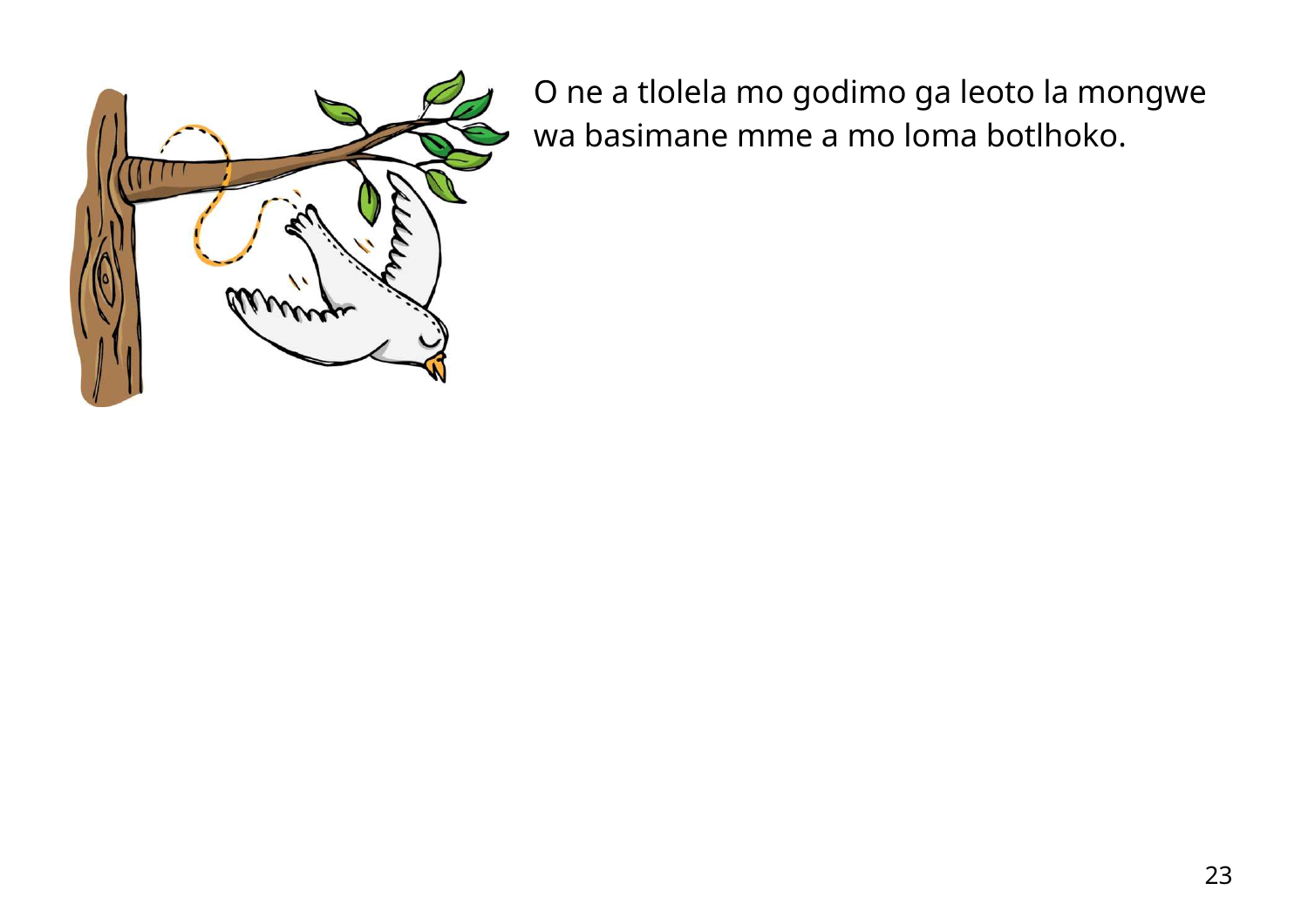

Mosimane o ne a tlola. "Ijoo!" a lela.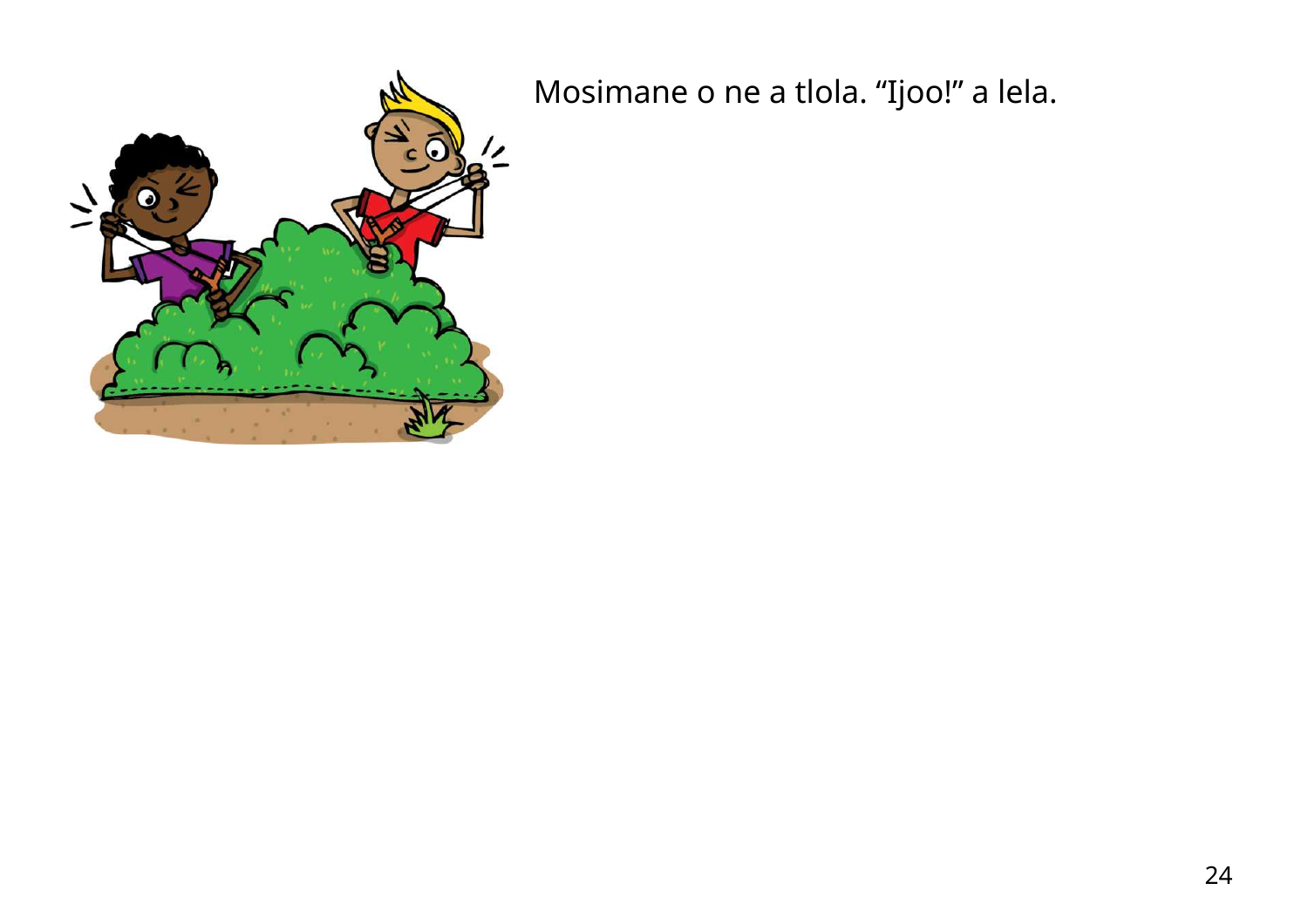

Leeba le lesweu le ne la tshoga mme la fofela kwa godimo.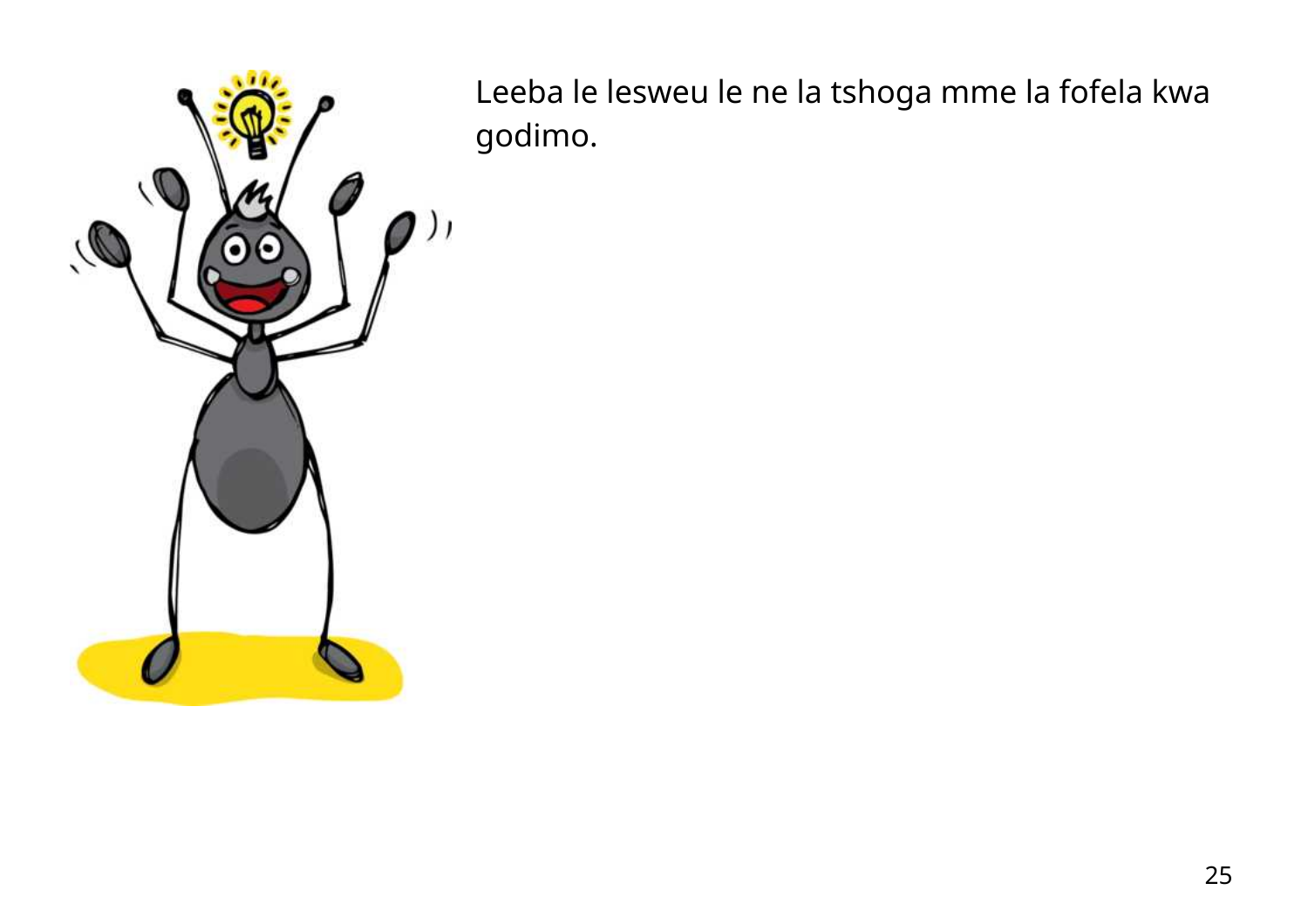

Se e ne e le thuso ya ga Tshoswane go leboga Leeba le lesweu ka a mo pholositse mo metsing.